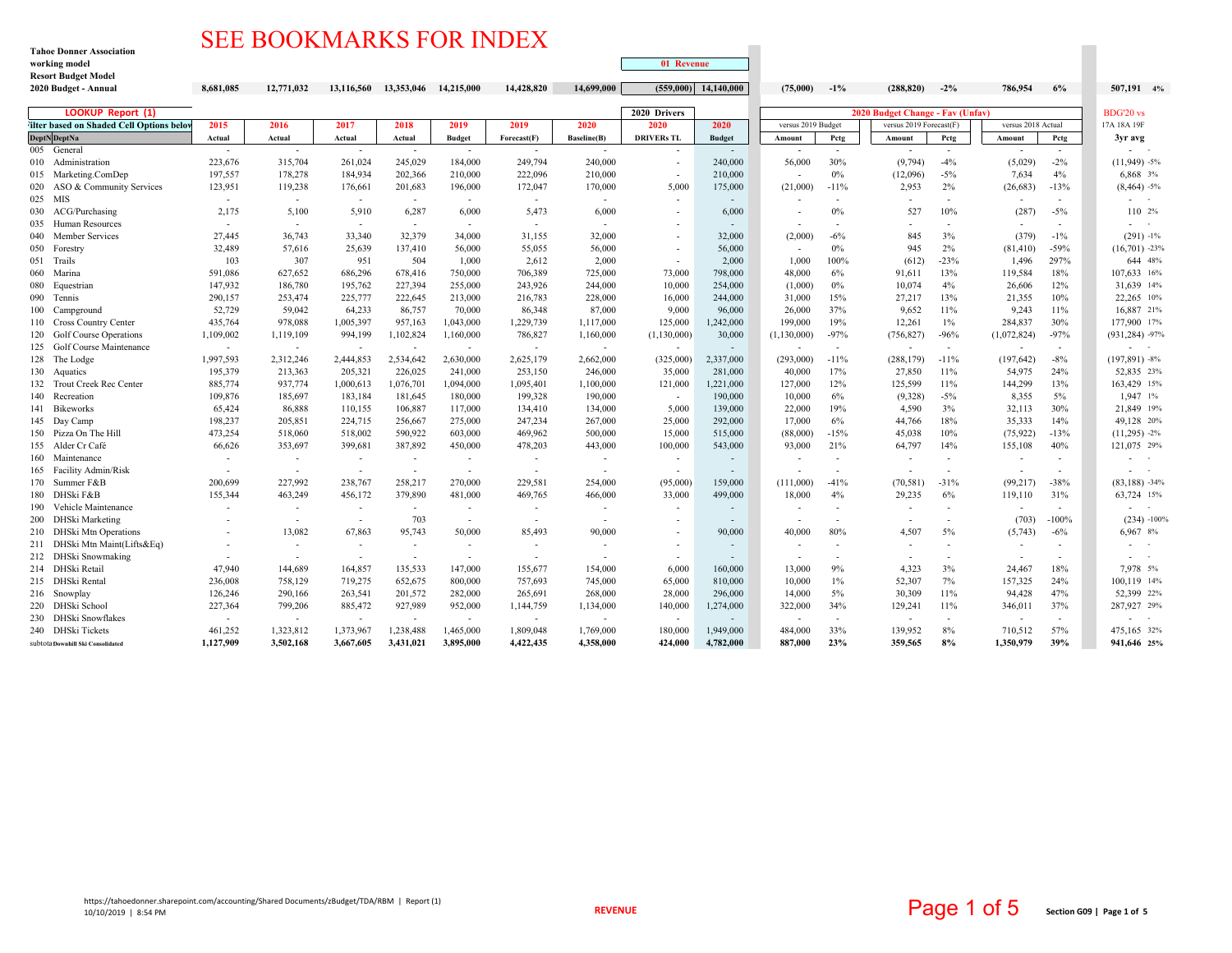| <b>Tahoe Donner Association</b>             |                                                   |            | back to Index |            |                          |                                                      |                          |                       |                          |             |                          |               |                    |        |                         |                          |                    |                          |                    |  |
|---------------------------------------------|---------------------------------------------------|------------|---------------|------------|--------------------------|------------------------------------------------------|--------------------------|-----------------------|--------------------------|-------------|--------------------------|---------------|--------------------|--------|-------------------------|--------------------------|--------------------|--------------------------|--------------------|--|
| working model<br><b>Resort Budget Model</b> |                                                   |            |               |            |                          |                                                      |                          |                       |                          |             |                          |               |                    |        |                         |                          |                    |                          |                    |  |
|                                             | 2020 Budget - Annual                              |            |               |            |                          | <b>TOTAL:</b> $14,281,827$ $17,274,642$ $18,239,414$ |                          | 18,787,412 20,108,000 |                          | 19,847,087  | 362,400                  | 20,227,000    | 119.000            | $1\%$  | 379,913 2%              |                          | 1,439,588          | 8%                       | 1.269.029 7%       |  |
|                                             |                                                   |            |               |            |                          |                                                      |                          |                       |                          |             |                          |               |                    |        |                         |                          |                    |                          |                    |  |
|                                             | <b>LOOKUP Report (10)</b>                         |            |               | <b>TOC</b> |                          | 2020 Drivers<br>2020 Budget Change - Fav (Unfav)     |                          |                       |                          |             |                          |               |                    |        |                         | BDG'20 vs                |                    |                          |                    |  |
|                                             | <b>Filter based on Shaded Cell Options below.</b> |            |               |            | 2015                     | 2016                                                 | 2017                     | 2018                  | 2019                     | 2019        | 2020                     | 2020          | versus 2019 Budget |        | versus 2019 Forecast(F) |                          | versus 2018 Actual |                          | 17A 18A 19F        |  |
| <b>DeptNu</b>                               | <b>DeptNa</b>                                     | Group!     | Group2        | Group3     | Actual                   | Actual                                               | Actual                   | Actual                | <b>Budget</b>            | Forecast(F) | <b>DRIVERs TL</b>        | <b>Budget</b> | Amount             | Petg   | Amount                  | Pctg                     | Amount             | Pctg                     | 3yr avg            |  |
| 005                                         | General                                           | <b>OPS</b> | <b>HOA</b>    | <b>HOA</b> | 643,358                  | 638,660                                              | 779,953                  | 833,142               | 1,060,600                | 1,138,873   | 315,900                  | 1,343,000     | 282,400            | 27%    | 204,127                 | 18%                      | 509,858            | 61%                      | 425.677 46%        |  |
| 010                                         | Administration OPS                                |            | <b>HOA</b>    | <b>HOA</b> | 825,130                  | 937,126                                              | 859,589                  | 1,019,599             | 809,200                  | 766,106     | (6,100)                  | 770,000       | (39,200)           | $-5%$  | 3,894                   | $1\%$                    | (249, 599)         | $-24%$                   | $(111, 765) -13%$  |  |
| 015                                         | Marketing.ComD OPS                                |            | <b>HOA</b>    | HOA        | 588,109                  | 604,550                                              | 612,750                  | 696,173               | 743,700                  | 656,534     | 29,700                   | 761,000       | 17,300             | 2%     | 104,466                 | 16%                      | 64,827             | 9%                       | 105,848 16%        |  |
| 020                                         | ASO & Commun OPS                                  |            | HOA           | <b>HOA</b> | 236,569                  | 276,428                                              | 307,554                  | 376,566               | 437,600                  | 411,022     | 66,300                   | 495,400       | 57,800             | 13%    | 84,378                  | 21%                      | 118,834            | 32%                      | 130,353 36%        |  |
| 025                                         | <b>MIS</b>                                        | <b>OPS</b> | HOA           | HOA        | 556,614                  | 579,495                                              | 619,108                  | 631,806               | 677,400                  | 629,897     | 57,700                   | 717,800       | 40,400             | 6%     | 87,903                  | 14%                      | 85,994             | 14%                      | 90,863 14%         |  |
| 030                                         | ACG/Purchasing OPS                                |            | HOA           | <b>HOA</b> | 669,031                  | 728,212                                              | 711,201                  | 767,203               | 821,200                  | 843,878     | 125,100                  | 952,300       | 131,100            | 16%    | 108,422                 | 13%                      | 185,097            | 24%                      | 178,206 23%        |  |
| 035                                         | Human Resource: OPS                               |            | HOA           | HOA        | 273,708                  | 307,806                                              | 372,504                  | 373,965               | 412,400                  | 432,982     | (17,500)                 | 379,400       | (33,000)           | $-8%$  | (53, 582)               | $-12%$                   | 5,435              | $1\%$                    | $(13,750) -3%$     |  |
| 040                                         | Member Services OPS                               |            | HOA           | <b>HOA</b> | 233,077                  | 220,640                                              | 237,559                  | 244,669               | 284,500                  | 268,484     | 11,100                   | 284,200       | (300)              | 0%     | 15,716                  | 6%                       | 39,531             | 16%                      | 33,963 14%         |  |
| 050                                         | Forestry                                          | <b>OPS</b> | <b>HOA</b>    | <b>HOA</b> | 843,170                  | 901,653                                              | 835,369                  | 1,014,055             | 1,135,100                | 1,123,519   | 408,000                  | 1,534,000     | 398,900            | 35%    | 410,481                 | 37%                      | 519,945            | 51%                      | 543,019 55%        |  |
| 051                                         | Trails                                            | <b>OPS</b> | AME           | Public     | 70,177                   | 109,468                                              | 102,418                  | 148,304               | 173,100                  | 155,807     | 5,900                    | 177,800       | 4,700              | 3%     | 21,993                  | 14%                      | 29,496             | 20%                      | 42,290 31%         |  |
| 060                                         | Marina                                            | <b>OPS</b> | AME           | Private    | 320,390                  | 354,011                                              | 397,471                  | 432,985               | 468,900                  | 435,987     | 6,500                    | 444,800       | (24,100)           | $-5%$  | 8,813                   | 2%                       | 11,815             | 3%                       | 22,652 5%          |  |
| 080                                         | Equestrian                                        | <b>OPS</b> | AME           | Public     | 228,409                  | 270,229                                              | 298,911                  | 311,960               | 320,000                  | 316,267     | 11,800                   | 328,000       | 8,000              | 3%     | 11,733                  | 4%                       | 16,041             | 5%                       | 18,954 6%          |  |
| 090                                         | Tennis                                            | <b>OPS</b> | AME           | Private    | 224,923                  | 201,644                                              | 226,400                  | 243,794               | 216,200                  | 224,847     | 7,000                    | 227,100       | 10,900             | 5%     | 2,253                   | 1%                       | (16,694)           | $-7%$                    | $(4,580) -2%$      |  |
| 100                                         | Campground                                        | <b>OPS</b> | AME           | Public     | 64,380                   | 65,770                                               | 71,923                   | 76,693                | 75,500                   | 82,876      | 4,300                    | 82,800        | 7,300              | 10%    | (76)                    | 0%                       | 6,107              | 8%                       | 5,636 7%           |  |
| 110                                         | Cross Country CeOPS                               |            | AME           | Public     | 461,410                  | 773,840                                              | 832,373                  | 758,997               | 845,300                  | 938,154     | 42,600                   | 926,300       | 81,000             | 10%    | (11, 853)               | $-1\%$                   | 167,303            | 22%                      | 83,126 10%         |  |
| 120                                         | Golf Course Oper OPS                              |            | AME           | Public     | 383,797                  | 352,187                                              | 358,416                  | 390,602               | 392,300                  | 344,083     | (319,000)                | 72,900        | (319, 400)         | $-81%$ | (271, 183)              | $-79%$                   | (317,702)          | $-81%$                   | $(291, 467) - 80%$ |  |
| 125                                         | Golf Course Mair OPS                              |            | AME           | Public     | 815,249                  | 865,466                                              | 889,805                  | 825,369               | 872,100                  | 863,143     | (422,700)                | 449,800       | (422,300)          | $-48%$ | (413, 343)              | $-48%$                   | (375, 569)         | $-46%$                   | $(409, 639) - 48%$ |  |
| 128                                         | The Lodge                                         | <b>OPS</b> | AME           | Public     | 2,077,382                | 2,376,152                                            | 2,536,743                | 2,505,820             | 2,550,000                | 2,601,569   | (178,000)                | 2,453,200     | (96, 800)          | $-4%$  | (148, 369)              | $-6%$                    | (52,620)           | $-2%$                    | $(94, 844) -4%$    |  |
| 130                                         | Aquatics                                          | <b>OPS</b> | AME           | Private    | 237,589                  | 252,066                                              | 216,614                  | 205,885               | 252,400                  | 268,616     | 6,300                    | 274,500       | 22,100             | 9%     | 5,884                   | 2%                       | 68,615             | 33%                      | 44,129 19%         |  |
| 132                                         | Trout Creek Rec (OPS                              |            | AME           | Private    | 839,696                  | 876,709                                              | 874,028                  | 928,538               | 1,000,900                | 987,723     | 31,800                   | 1,025,900     | 25,000             | 2%     | 38,177                  | 4%                       | 97,362             | 10%                      | 95,803 10%         |  |
| 140                                         | Recreation                                        | <b>OPS</b> | AME           | Private    | 168,042                  | 222,036                                              | 203,611                  | 217,377               | 230,800                  | 198,531     | 5,500                    | 215,600       | (15,200)           | $-7%$  | 17,069                  | 9%                       | (1,777)            | $-1\%$                   | 9.094 4%           |  |
| 141                                         | <b>Bikeworks</b>                                  | <b>OPS</b> | AME           | Public     | 67,432                   | 92,889                                               | 112,888                  | 105,569               | 112,700                  | 119,364     | 3,800                    | 123,400       | 10,700             | 9%     | 4,036                   | 3%                       | 17,831             | 17%                      | 10,793 10%         |  |
| 145                                         | Day Camp                                          | <b>OPS</b> | AME           | Private    | 144,766                  | 171,787                                              | 191,027                  | 225,433               | 238,900                  | 232,834     | 14,200                   | 254,200       | 15,300             | 6%     | 21,366                  | 9%                       | 28,767             | 13%                      | 37,769 17%         |  |
| 150                                         | Pizza On The Hill OPS                             |            | AME           | Public     | 525,883                  | 545,803                                              | 589,263                  | 665,353               | 636,200                  | 500,215     | 1,300                    | 539,500       | (96,700)           | $-15%$ | 39,285                  | 8%                       | (125, 853)         | $-19%$                   | $(45, 444) - 8%$   |  |
| 155                                         | Alder Cr Café                                     | <b>OPS</b> | AME           | Public     | 78,085                   | 396,050                                              | 504,583                  | 497,421               | 533,600                  | 551,829     | 40,200                   | 565,500       | 31,900             | 6%     | 13,671                  | 2%                       | 68,079             | 14%                      | 47,555 9%          |  |
| 160                                         | Maintenance                                       | <b>OPS</b> | <b>HOA</b>    | <b>HOA</b> | 626,958                  | 655,442                                              | 725,045                  | 736,144               | 825,600                  | 771,142     | 42,400                   | 844,800       | 19,200             | 2%     | 73,658                  | 10%                      | 108,656            | 15%                      | 100,689 14%        |  |
| 165                                         | Facility Admin/R OPS                              |            | <b>HOA</b>    | <b>HOA</b> | 229,217                  | 234,784                                              | 279,845                  | 328,753               | 339,900                  | 320,471     | 8,500                    | 326,100       | (13,800)           | $-4%$  | 5,629                   | 2%                       | (2,653)            | $-1\%$                   | 16,410 5%          |  |
| 170                                         | Summer F&B                                        | <b>OPS</b> | AME           | Public     | 304,284                  | 314,137                                              | 369,243                  | 319,001               | 358,000                  | 305,043     | (83,900)                 | 243,500       | (114,500)          | $-32%$ | (61, 543)               | $-20%$                   | (75, 501)          | $-24%$                   | $(87,596) -26%$    |  |
| 180                                         | DHSki F&B                                         | <b>OPS</b> | AME           | Public     | 167,545                  | 353,873                                              | 363,624                  | 337,499               | 379,300                  | 374,799     | 1,800                    | 369,100       | (10,200)           | $-3%$  | (5,699)                 | $-2\%$                   | 31,601             | 9%                       | 10,459 3%          |  |
| 190                                         | Vehicle Maintena OPS                              |            | <b>HOA</b>    | <b>HOA</b> | $\sim$                   | $\sim$                                               | $\sim$                   | $\sim$                | $\sim$                   | $\sim$      |                          |               |                    |        |                         | $\overline{\phantom{a}}$ | $\sim$             | $\overline{\phantom{a}}$ | $\sim$ $-$         |  |
| 200                                         | DHSki Marketing OPS                               |            | AME           | Public     | 131,480                  | 116,044                                              | 67,209                   | 59,192                | 86,000                   | 58,703      | 7,000                    | 68,000        | (18,000)           | $-21%$ | 9,297                   | 16%                      | 8,808              | 15%                      | 6,299 10%          |  |
| 210                                         | DHSki Mtn OperaOPS                                |            | AME           | Public     | 589,175                  | 1,135,928                                            | 1,265,002                | 1,143,232             | 1,291,500                | 1,332,674   | 29,500                   | 1,316,900     | 25,400             | 2%     | (15, 774)               | $-1\%$                   | 173,668            | 15%                      | 69,931 6%          |  |
| 211                                         | DHSki Mtn Main OPS                                |            | AME           | Public     | 170,016                  | 286,625                                              | 229,484                  | 218,660               | 230,200                  | 245,073     | $\sim$                   | 243,700       | 13,500             | 6%     | (1,373)                 | $-1\%$                   | 25,040             | 11%                      | 12,627 5%          |  |
| 212                                         | DHSki Snowmak OPS                                 |            | AME           | Public     | 9,044                    | 34,825                                               | 37,561                   | 69,952                | 86,600                   | 89,014      | 43,200                   | 128,600       | 42,000             | 48%    | 39,586                  | 44%                      | 58,648             | 84%                      | 63,091 96%         |  |
| 214                                         | DHSki Retail                                      | <b>OPS</b> | AME           | Public     | 54,843                   | 117,558                                              | 124,881                  | 102,479               | 118,300                  | 121,124     | 4,500                    | 125,100       | 6,800              | 6%     | 3,976                   | 3%                       | 22,621             | 22%                      | 8,939 8%           |  |
| 215                                         | DHSki Rental                                      | <b>OPS</b> | AME           | Public     | 80,125                   | 166,133                                              | 149,144                  | 137,086               | 170,500                  | 176,669     | 8,200                    | 173,300       | 2,800              | 2%     | (3,369)                 | $-2\%$                   | 36,214             | 26%                      | 19,000 12%         |  |
| 216                                         | Snowplay                                          | <b>OPS</b> | AME           | Public     | 51,304                   | 115,225                                              | 133,832                  | 129,005               | 165,900                  | 160,872     | 9,600                    | 165,000       | (900)              | $-1\%$ | 4,128                   | 3%                       | 35,995             | 28%                      | 23,763 17%         |  |
| 220                                         | DHSki School                                      | <b>OPS</b> | AME           | Public     | 209,453                  | 455,082                                              | 570,648                  | 538,734               | 565,800                  | 612,252     | 29,300                   | 631,900       | 66,100             | 12%    | 19,648                  | 3%                       | 93,166             | 17%                      | 58,022 10%         |  |
| 230                                         | DHSki SnowflakeOPS                                |            | AME           | Public     | $\overline{\phantom{a}}$ | $\overline{\phantom{a}}$                             | $\overline{\phantom{a}}$ | $\overline{a}$        | $\overline{\phantom{a}}$ | ٠           | $\overline{\phantom{a}}$ |               |                    |        |                         |                          | $\blacksquare$     |                          | $\sim$             |  |
| 240                                         | DHSki Tickets OPS                                 |            | AME           | Public     | 82,006                   | 168,307                                              | 181,835                  | 170,395               | 189,800                  | 186,110     | 10,600                   | 192,600       | 2.800              | 1%     | 6.490                   | 3%                       | 22.205             | 13%                      | 13,153 7%          |  |
| subtotal                                    | Downhill Ski Consolidatı OPS                      |            |               |            | 1,493,687                | 2,834,375                                            | 2.989.388                | 2,777,229             | 3,118,000                | 3,196,419   | 134.100                  | 3,249,200     | 131.200            | 4%     | 52.781                  | 2%                       | 471.971            | 17%                      | 261,521 9%         |  |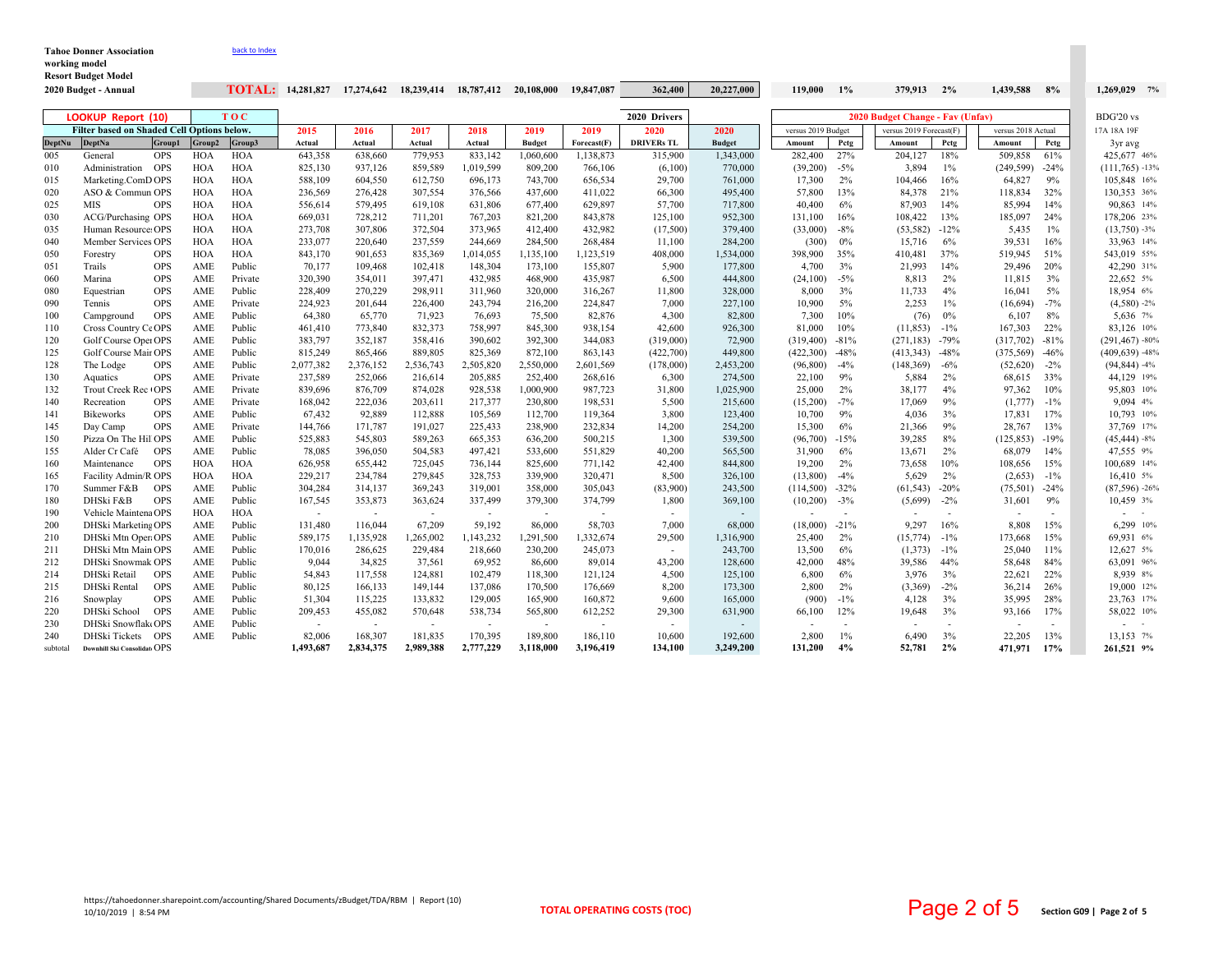| <b>Tahoe Donner Association</b><br>working model<br><b>Resort Budget Model</b> | back to Index             |                                   |                               |                                 |                               |                               |                                               |                                     |        |       |                                  |  |                    |  |            |  |
|--------------------------------------------------------------------------------|---------------------------|-----------------------------------|-------------------------------|---------------------------------|-------------------------------|-------------------------------|-----------------------------------------------|-------------------------------------|--------|-------|----------------------------------|--|--------------------|--|------------|--|
| 2020 Budget - Annual                                                           | <b>TOTALS:</b>            | 9,571,886                         | 10,150,705                    | 10.515.000                      | 10.401.241                    | 10.534.800                    |                                               | $(54,800)$ 10,480,000               | 35,000 | $0\%$ | $(78, 759)$ $-1\%$               |  | $(329,295)$ $-3\%$ |  | 438,723 5% |  |
| LOOKUP Report (2)                                                              | <b>05 S&amp;W TL</b><br>. | the company's company's company's | the company of the company of | the contract of the contract of | the company of the company of | the company of the company of | 2020 Drivers<br>the company of the company of | the state of the state of the state |        |       | 2020 Budget Change - Fav (Unfav) |  |                    |  | BDG'20 vs  |  |

|               | Filter based on Shaded Cell Options below. |            |            |            |           | 2018                     | 2019          | 2019        | 2020        | 2020              | 2020          | versus 2019 Budget |                          | versus 2019 Forecast(F) |        | versus 2018 Actual |         | 17A 18A 19F<br>16. |
|---------------|--------------------------------------------|------------|------------|------------|-----------|--------------------------|---------------|-------------|-------------|-------------------|---------------|--------------------|--------------------------|-------------------------|--------|--------------------|---------|--------------------|
| <b>DeptNu</b> | <b>DeptNa</b>                              | Group1     | Group2     | Group3     | Actual    | Actual                   | <b>Budget</b> | Forecast(F) | Baseline(B) | <b>DRIVERs TL</b> | <b>Budget</b> | Amount             | Petg                     | Amount                  | Petg   | Amount             | Petg    | 3yr avg            |
| 005           | General                                    | <b>OPS</b> | <b>HOA</b> | HOA        | 41,162    | 36,824                   | 65,800        | 49,289      | 65,800      |                   | 65,800        |                    | 0%                       | (16, 511)               | $-33%$ | (28,976)           | $-79%$  | 23,375 55%         |
| 010           | Administration OPS                         |            | HOA        | <b>HOA</b> | 612,073   | 739,368                  | 533,600       | 510,192     | 515,500     | (8,100)           | 507,400       | 26,200             | 5%                       | 2,792                   | $1\%$  | 231,968            | 31%     | $(113, 145) - 18%$ |
| 015           | Marketing.ComDOPS                          |            | <b>HOA</b> | HOA        | 304,680   | 374,039                  | 395,200       | 374,515     | 441,800     | 13,500            | 455,300       | (60, 100)          | $-15%$                   | (80, 785)               | $-22%$ | $(81,261)$ -22%    |         | 104,222 30%        |
| 020           | ASO & Commun OPS                           |            | HOA        | HOA        | 216,468   | 266,042                  | 299,000       | 288,981     | 299,000     | 9,000             | 308,000       | (9,000)            | $-3%$                    | (19,019)                | $-7%$  | (41,958)           | $-16%$  | 50,836 20%         |
| 025           | MIS                                        | <b>OPS</b> | HOA        | HOA        | 339,624   | 381,068                  | 399,600       | 382,921     | 399,400     | 23,000            | 422,400       | (22,800)           | $-6\%$                   | (39, 479)               | $-10%$ | (41, 332)          | $-11\%$ | 54,529 15%         |
| 030           | <b>ACG/Purchasing OPS</b>                  |            | HOA        | HOA        | 507,082   | 546,769                  | 575,800       | 587,981     | 582,200     | 88,400            | 670,600       | (94,800)           | $-16%$                   | (82, 619)               | $-14%$ | (123, 831)         | $-23%$  | 123,323 23%        |
| 035           | Human Resource OPS                         |            | HOA        | <b>HOA</b> | 158,280   | 207,854                  | 221,600       | 235,543     | 202,200     | (16,700)          | 185,500       | 36,100             | 16%                      | 50,043                  | 21%    | 22,354             | 11%     | $(15,059) - 8\%$   |
| 040           | Member Services OPS                        |            | HOA        | HOA        | 153,397   | 162,884                  | 175,600       | 169,583     | 169,400     | 5,500             | 174,900       | 700                | 0%                       | (5,317)                 | $-3%$  | (12,016)           | $-7%$   | 12,945 8%          |
| 050           | Forestry                                   | <b>OPS</b> | HOA        | <b>HOA</b> | 501,405   | 545,115                  | 597,400       | 593,060     | 597,000     | 138,100           | 735,100       | (137,700)          | $-23%$                   | (142,040)               | $-24%$ | (189, 985)         | $-35%$  | 188,573 35%        |
| 051           | Trails                                     | <b>OPS</b> | AME        | Public     | 115,850   | 134,145                  | 122,300       | 107,683     | 122,500     | 3,800             | 126,300       | (4,000)            | $-3%$                    | (18,617)                | $-17%$ | 7,845              | 6%      | 7,074 6%           |
| 060           | Marina                                     | <b>OPS</b> | AME        | Private    | 214,485   | 242,261                  | 268,200       | 251,836     | 251,900     | 2,300             | 254,200       | 14,000             | 5%                       | (2,364)                 | $-1\%$ | (11,939)           | $-5%$   | 18,006 8%          |
| 080           | Equestrian                                 | <b>OPS</b> | AME        | Public     | 153,373   | 158,584                  | 168,500       | 166,701     | 167,600     | 9,100             | 176,700       | (8,200)            | $-5%$                    | (9,999)                 | $-6%$  | (18, 116)          | $-11%$  | 17,147 11%         |
| 090           | Tennis                                     | <b>OPS</b> | AME        | Private    | 121,351   | 133,366                  | 117,400       | 122,693     | 117,900     | 5,600             | 123,500       | (6,100)            | $-5%$                    | (807)                   | $-1\%$ | 9,866              | 7%      | $(2,303) -2%$      |
| 100           | Campground                                 | <b>OPS</b> | AME        | Public     | 33,429    | 34,606                   | 35,100        | 39,132      | 36,600      | 3,100             | 39,700        | (4,600)            | $-13%$                   | (568)                   | $-1\%$ | (5,094)            | $-15%$  | 3,978 11%          |
| 110           | Cross Country CeOPS                        |            | AME        | Public     | 415,510   | 381,431                  | 395,400       | 450,298     | 429,700     | 22,900            | 452,600       | (57,200)           | $-14%$                   | (2,302)                 | $-1\%$ | (71, 169)          | $-19%$  | 36,853 9%          |
| 120           | Golf Course OperOPS                        |            | AME        | Public     | 163,132   | 175,935                  | 193,100       | 165,091     | 193,500     | (162,900)         | 30,600        | 162,500            | 84%                      | 134,491                 | 81%    | 145,335            | 83%     | $(137, 453) - 82%$ |
| 125           | Golf Course MainOPS                        |            | AME        | Public     | 516,649   | 484,525                  | 518,100       | 503,891     | 518,000     | (261,000)         | 257,000       | 261,100            | 50%                      | 246,891                 | 49%    | 227,525            | 47%     | $(244, 689) -49%$  |
| 128           | The Lodge                                  | <b>OPS</b> | AME        | Public     | 1,044,169 | 1,054,334                | 1,050,000     | 1,077,829   | 1,104,600   | (71,500)          | 1,033,100     | 16,900             | 2%                       | 44,729                  | 4%     | 21,234             | $2\%$   | $(25,677) -2%$     |
| 130           | Aquatics                                   | <b>OPS</b> | AME        | Private    | 59,965    | 57,669                   | 88,400        | 86,507      | 86,000      | 4,500             | 90,500        | (2,100)            | $-2\%$                   | (3,993)                 | $-5%$  | $(32,831)$ -57%    |         | 22,453 33%         |
| 132           | Trout Creek Rec OPS                        |            | AME        | Private    | 448,848   | 461,360                  | 522,300       | 516,620     | 518,400     | 19,300            | 537,700       | (15,400)           | $-3%$                    | (21,080)                | $-4%$  | (76,340)           | $-17%$  | 62,090 13%         |
| 140           | Recreation                                 | <b>OPS</b> | AME        | Private    | 70,274    | 73,471                   | 80,600        | 72,862      | 74,100      | 4,600             | 78,700        | 1,900              | 2%                       | (5,838)                 | $-8%$  | (5,229)            | $-7%$   | 6,498 9%           |
| 141           | <b>Bikeworks</b>                           | <b>OPS</b> | AME        | Public     | 38,800    | 46,322                   | 45,800        | 44,571      | 44,200      | 2,400             | 46,600        | (800)              | $-2\%$                   | (2,029)                 | $-5%$  | (278)              | $-1\%$  | 3,369 8%           |
| 145           | Day Camp                                   | <b>OPS</b> | AME        | Private    | 120,305   | 142,213                  | 153,500       | 157,088     | 157,600     | 10,600            | 168,200       | (14,700)           | $-10%$                   | (11, 112)               | $-7%$  | (25,987)           | $-18%$  | 28,331 20%         |
| 150           | Pizza On The Hil OPS                       |            | AME        | Public     | 266,031   | 322,471                  | 301,600       | 229,436     | 249,400     | 1,600             | 251,000       | 50,600             | 17%                      | (21, 564)               | $-9%$  | 71,471             | 22%     | $(21,646) - 8%$    |
| 155           | Alder Cr Café                              | <b>OPS</b> | AME        | Public     | 226,437   | 225,845                  | 247,500       | 248,709     | 238,300     | 15,500            | 253,800       | (6,300)            | $-3%$                    | (5,091)                 | $-2%$  | (27,955)           | $-12%$  | 20,136 9%          |
| 160           | Maintenance                                | <b>OPS</b> | <b>HOA</b> | <b>HOA</b> | 550,759   | 576,941                  | 592,600       | 585,711     | 589,000     | 16,600            | 605,600       | (13,000)           | $-2\%$                   | (19, 889)               | $-3%$  | (28, 659)          | $-5\%$  | 34,463 6%          |
| 165           | Facility Admin/R OPS                       |            | HOA        | <b>HOA</b> | 459,194   | 514,691                  | 520,800       | 509,112     | 506,000     | 11,300            | 517,300       | 3,500              | $1\%$                    | (8,188)                 | $-2%$  | (2,609)            | $-1\%$  | 22,968 5%          |
| 170           | Summer F&B                                 | <b>OPS</b> | AME        | Public     | 170,150   | 135,837                  | 156,500       | 131,917     | 141,800     | (34,000)          | 107,800       | 48,700             | 31%                      | 24,117                  | 18%    | 28,037             | 21%     | $(38, 168) - 26%$  |
| 180           | DHSki F&B                                  | <b>OPS</b> | AME        | Public     | 138,554   | 144,434                  | 151,400       | 157,060     | 153,300     | (1,900)           | 151,400       |                    | 0%                       | 5,660                   | 4%     | (6,966)            | $-5\%$  | 4,718 3%           |
| 190           | Vehicle MaintenaOPS                        |            | HOA        | HOA        | $\sim$    | $\sim$                   | $\sim$        | $\sim$      | $\sim$      | $\sim$            |               |                    | $\overline{\phantom{a}}$ |                         |        |                    |         | $\sim$ $-$         |
| 200           | DHSki Marketing OPS                        |            | AME        | Public     |           | $\overline{\phantom{a}}$ |               |             |             |                   | $\sim$        |                    |                          |                         |        |                    |         |                    |
| 210           | DHSki Mtn Oper OPS                         |            | AME        | Public     | 526,748   | 492,625                  | 559,400       | 554,740     | 549,100     | 26,800            | 575,900       | (16,500)           | $-3%$                    | (21, 160)               | $-4%$  | (83, 275)          | $-17%$  | 51,196 10%         |
| 211           | DHSki Mtn MainOPS                          |            | AME        | Public     | 162,042   | 168,239                  | 168,600       | 180,691     | 179,300     | 5,300             | 184,600       | (16,000)           | $-9\%$                   | (3,909)                 | $-2\%$ | (16,361)           | $-10%$  | 14,276 8%          |
| 212           | DHSki Snowmak OPS                          |            | AME        | Public     | 13,597    | 11,170                   | 24,700        | 24,903      | 24,000      | 15,800            | 39,800        | (15,100)           | $-61%$                   | (14, 897)               | $-60%$ | $(28,630)$ -256%   |         | 23,244 140%        |
| 214           | DHSki Retail                               | <b>OPS</b> | AME        | Public     | 30,792    | 27,510                   | 32,700        | 33,664      | 33,000      | 2,300             | 35,300        | (2,600)            | $-8\%$                   | (1,636)                 | $-5\%$ | (7,790)            | $-28%$  | 4,645 15%          |
| 215           | DHSki Rental                               | <b>OPS</b> | AME        | Public     | 97,166    | 100,594                  | 117,600       | 123,118     | 117,300     | 880000%           | 126,100       | (8,500)            | $-7\%$                   | (2,982)                 | $-2%$  | (25,506)           | $-25%$  | 19,141 18%         |
| 216           | Snowplay                                   | <b>OPS</b> | AME        | Public     | 70,956    | 72,562                   | 93,700        | 92,854      | 90,900      | (900)             | 90,000        | 3,700              | 4%                       | 2,854                   | 3%     | (17, 438)          | $-24%$  | 11,209 14%         |
| 220           | DHSki School                               | <b>OPS</b> | AME        | Public     | 414,508   | 422,886                  | 427,600       | 476,841     | 469,000     | 2740000%          | 496,400       | (68, 800)          | $-16%$                   | (19, 559)               | $-4%$  | $(73,514) -17\%$   |         | 58,322 13%         |
| 230           | DHSki Snowflak(OPS                         |            | AME        | Public     | $\sim$    | $\sim$                   | $\sim$        | $\sim$      |             |                   | $\sim$        |                    |                          |                         |        |                    |         |                    |
| 240           | DHSki Tickets OPS                          |            | AME        | Public     | 94,637    | 94,715                   | 98,000        | 97,618      | 99,500      | 5,100             | 104,600       | (6,600)            | $-7%$                    | (6,982)                 | $-7%$  | (9,885)            | $-10%$  | 8.943 9%           |
| subtotal      | Downhill Ski Consolidat OPS                |            |            |            | 1,478,043 | 1,462,173                | 1,580,000     | 1,648,634   | 1,624,500   | 89.600            | 1,714,100     | (134, 100)         | $-8%$                    | (65, 466)               | $-4%$  | $(251,927)$ -17%   |         | 184.483 12%        |
|               |                                            |            |            |            |           |                          |               |             |             |                   |               |                    |                          |                         |        |                    |         |                    |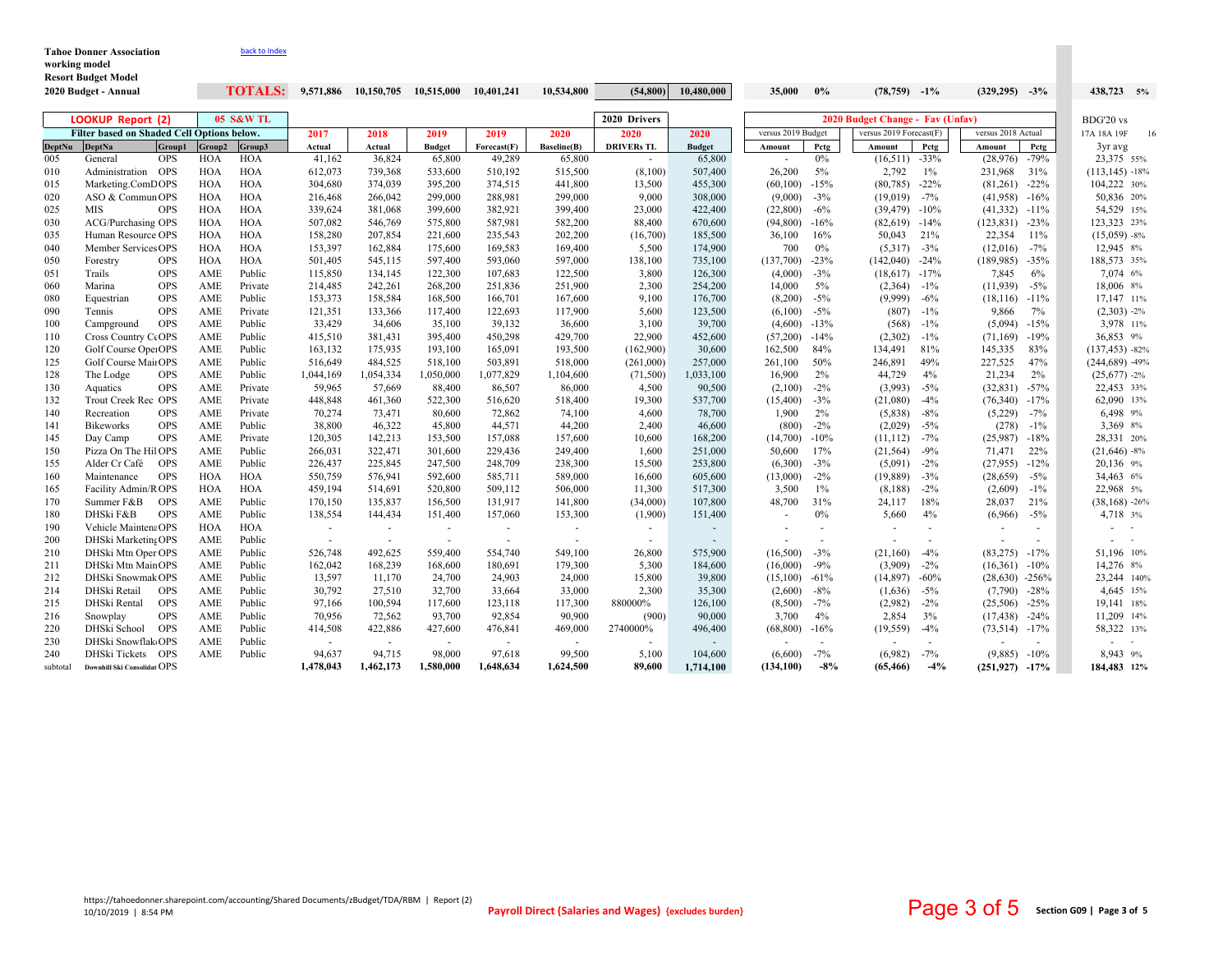| <b>Tahoe Donner Association</b> | back to Index |
|---------------------------------|---------------|
| working model                   |               |
| <b>Resort Budget Model</b>      |               |
|                                 | _____         |

|               | 2020 Budget - Annual                       |        |            | TOTALS:                | 3,742,500  | 4,310,082 | 4,431,468  | 4,610,260  | 5,120,000      | 5,167,459      | (155, 059)  | 5,012,400          | 498,600           | 5,511,000     | (391,000)                | $-8\%$                   | $(343,541)$ -7%                  |                          | $(900, 740)$ -20%        |              |
|---------------|--------------------------------------------|--------|------------|------------------------|------------|-----------|------------|------------|----------------|----------------|-------------|--------------------|-------------------|---------------|--------------------------|--------------------------|----------------------------------|--------------------------|--------------------------|--------------|
|               | <b>LOOKUP Report (3)</b>                   |        | 09 Expense | < pick an element here |            |           |            |            |                |                |             |                    | 2020 Drivers      |               |                          |                          | 2020 Budget Change - Fay (Unfay) |                          |                          |              |
|               | Filter based on Shaded Cell Options below. |        |            |                        | 2015       | 2016      | 2017       | 2018       | 2019           | 2019           | 2020        | 2020               | 2020              | 2020          | versus 2019 Budget       |                          | versus 2019 Forecast(F)          |                          | versus 2018 Actual       |              |
| <b>DeptNu</b> | <b>DeptNa</b>                              | Group2 | Group3     | Group4                 | Actual     | Actual    | Actual     | Actual     | <b>Budget</b>  | Forecast(F)    | ormalizatio | <b>Baseline(B)</b> | <b>DRIVERs TL</b> | <b>Budget</b> | Amount                   | Pctg                     | Amount                           | Petg                     | Amount                   | Petg         |
| 005           | General                                    | HOA    | <b>HOA</b> | Admin                  | 600,217    | 594,778   | 734,563    | 793,103    | 987,000        | 1,083,990      | (130,090)   | 953,900            | 315,600           | 1,269,500     | (282, 500)               | $-29%$                   | $(185,510)$ -17%                 |                          | $(476,397)$ -60%         |              |
| 010           | Administration HOA                         |        | HOA        | Admin                  | 96,567     | 100,557   | 106,081    | 137,507    | 141,000        | 130,960        | 7,440       | 138,400            | 100               | 138,500       | 2,500                    | 2%                       | (7,540)                          | $-6\%$                   |                          | $(993) -1\%$ |
| 015           | Marketing.ComD HOA                         |        | HOA        | Admin                  | 231,336    | 235,692   | 245,336    | 253,676    | 259,600        | 198,570        | (370)       | 198,200            | (1,000)           | 197,200       | 62,400                   | 24%                      | 1,370                            | $1\%$                    | 56,476 22%               |              |
| 020           | ASO & Commun HOA                           |        | <b>HOA</b> | Admin                  | 16,577     | 17,647    | 27,169     | 31,049     | 40,800         | 32,116         | 8,084       | 40,200             | 49,900            | 90,100        | (49,300)                 | $-121%$                  | $(57,984) -181%$                 |                          | $(59,051)$ -190%         |              |
| 025           | MIS                                        | HOA    | HOA        | Admin                  | 193,274    | 186,516   | 211,126    | 164,533    | 176,600        | 149,911        | 10,389      | 160,300            | 25,100            | 185,400       | (8,800)                  | $-5\%$                   | (35, 489)                        | $-24%$                   | $(20,867)$ -13%          |              |
| 030           | ACG/Purchasing HOA                         |        | <b>HOA</b> | Admin                  | 58,332     | 77,192    | 62,217     | 79,531     | 79,000         | 95,208         | (9,708)     | 85,500             | 3,000             | 88,500        | (9,500)                  | $-12%$                   | 6,708                            | 7%                       | $(8,969)$ -11%           |              |
| 035           | Human Resource: HOA                        |        | HOA        | Admin                  | 97,404     | 106,649   | 175,758    | 120,269    | 126,400        | 141,983        | 4,017       | 146,000            | $\sim$            | 146,000       | (19,600)                 | $-16%$                   | (4,017)                          | $-3\%$                   | $(25,731)$ -21%          |              |
| 040           | Member Services HOA                        |        | HOA        | Admin                  | 36,412     | 39,201    | 43,167     | 35,242     | 42,000         | 35,634         | 4,766       | 40,400             | (400)             | 40,000        | 2,000                    | 5%                       | (4,366)                          | $-12%$                   | $(4,758) -14%$           |              |
| 050           | Forestry                                   | HOA    | HOA        | MiscOps                | 410,617    | 376,727   | 217,730    | 359,070    | 396,100        | 398,218        | (2,218)     | 396,000            | 227,000           | 623,000       | (226,900)                | $-57%$                   | (224, 782)                       | $-56%$                   | $(263,930)$ -74%         |              |
| 051           | Trails                                     | AME    | Public     | Public                 | 2,013      | 10,584    | (38, 935)  | (13, 825)  | 17,000         | 19,107         | (2,107)     | 17,000             | $\sim$            | 17,000        |                          | $0\%$                    | 2,107                            | 11%                      | $(30,825)$ 223%          |              |
| 060           | Marina                                     | AME    | Private    | Private                | 68,329     | 71,171    | 71,618     | 85,137     | 72,800         | 71,761         | 2,239       | 74,000             | (200)             | 73,800        | (1,000)                  | $-1\%$                   | (2,039)                          | $-3%$                    | 11,337 13%               |              |
| 080           | Equestrian                                 | AME    | Public     | Public                 | 74,017     | 91,905    | 93,387     | 102,619    | 94,100         | 96,906         | (1,006)     | 95,900             | 3,100             | 99,000        | (4,900)                  | $-5\%$                   | (2,094)                          | $-2\%$                   | 3,619                    | $4\%$        |
| 090           | Tennis                                     | AME    | Private    | Private                | 43,782     | 40,796    | 46,373     | 55,926     | 44,000         | 46,652         | 948         | 47,600             | (200)             | 47,400        | (3,400)                  | $-8\%$                   | (748)                            | $-2\%$                   | 8,526                    | 15%          |
| 100           | Campground                                 | AME    | Public     | MiscOps                | 31,250     | 31,073    | 32,189     | 35,618     | 32,800         | 35,920         | (1,320)     | 34,600             | 300               | 34.900        | (2,100)                  | $-6\%$                   | 1,020                            | 3%                       | 718                      | 2%           |
| 110           | Cross Country Ce AME                       |        | Public     | Public                 | 130,758    | 238,207   | 269,018    | 221,194    | 299,500        | 322,108        | (22,008)    | 300,100            | 5,500             | 305,600       | (6,100)                  | $-2\%$                   | 16,508                           | 5%                       | $(84,406)$ -38%          |              |
| 120           | Golf Course Oper AME                       |        | Public     | Golf                   | 87,232     | 87,390    | 92,811     | 110,187    | 89,000         | 90,249         | (1, 549)    | 88,700             | (57,100)          | 31,600        | 57,400                   | 64%                      | 58,649                           | 65%                      | 78,587                   | 71%          |
| 125           | Golf Course Mair AME                       |        | Public     | Golf                   | 224,673    | 226,406   | 236,878    | 231,827    | 230,900        | 242,753        | (11, 553)   | 231,200            | (100, 900)        | 130,300       | 100,600                  | 44%                      | 112,453                          | 46%                      | 101,527                  | 44%          |
| 128           | The Lodge                                  | AME    | Public     | FAB                    | 366,022    | 429,480   | 428,589    | 431.032    | 433,900        | 448,764        | (8, 264)    | 440,500            | (21,700)          | 418,800       | 15,100                   | 3%                       | 29,964                           | 7%                       | 12.232                   | 3%           |
| 130           | Aquatics                                   | AME    | Private    | RecPool                | 126,463    | 135,729   | 144,577    | 136,893    | 146,400        | 166,037        | 163         | 166,200            | 300               | 166,500       | (20, 100)                | $-14%$                   | (463)                            | $0\%$                    | $(29,607)$ -22%          |              |
| 132           | Trout Creek Rec (AME                       |        | Private    | RecPool                | 292,585    | 317,482   | 268,096    | 313,979    | 301,000        | 311,268        | (268)       | 311,000            | 1,400             | 312,400       | (11,400)                 | $-4\%$                   | (1, 132)                         | 0%                       | 1,579                    | $1\%$        |
| 140           | Recreation                                 | AME    | Private    | RecPool                | 76,912     | 114,467   | 111,969    | 123,435    | 123,500        | 103,466        | 10,034      | 113,500            | (1,100)           | 112,400       | 11,100                   | 9%                       | (8,934)                          | $-9%$                    | 11,035                   | 9%           |
| 141           | <b>Bikeworks</b>                           | AME    | Public     | Public                 | 5,498      | 17,340    | 19,986     | 15,445     | 16,200         | 15,428         | (428)       | 15,000             | 500               | 15,500        | 700                      | 4%                       | (72)                             | $0\%$                    | (55)                     | 0%           |
| 145           | Day Camp                                   | AME    | Private    | RecPool                | 36,633     | 46,470    | 41,591     | 52,634     | 51,400         | 44,099         | 6,501       | 50,600             | 500               | 51,100        | 300                      | $1\%$                    | (7,001)                          | $-16%$                   | 1,534                    | 3%           |
| 150           | Pizza On The Hil AME                       |        | Public     | FAB                    | 78,344     | 75,717    | 77,032     | 84,881     | 81,300         | 69,735         | 2,565       | 72,300             | (200)             | 72,100        | 9,200                    | 11%                      | (2,365)                          | $-3%$                    | 12,781                   | 15%          |
| 155           | Alder Cr Café AME                          |        | Public     | FAB                    | 6,922      | 58,022    | 76,547     | 77,397     | 74,300         | 79,964         | (964)       | 79,000             | 4,200             | 83,200        | (8,900)                  | $-12%$                   | (3,236)                          | $-4%$                    | (5,803)                  | $-7\%$       |
| 160           | Maintenance                                | HOA    | HOA        | MiscOps                | 7.978      | 4,127     | 10,958     | (8,798)    | 36,400         | 4,112          | 27,288      | 31,400             | 1,700             | 33,100        | 3,300                    | 9%                       | (28,988)                         | $-705%$                  | $(41,898)$ 476%          |              |
| 165           | Facility Admin/R HOA                       |        | <b>HOA</b> | MiscOps                | (203, 967) | (273,996) | (278, 342) | (293, 352) | (300, 200)     | (301, 250)     | 850         | (300, 400)         | (10,000)          | (310, 400)    | 10,200                   | $-3%$                    | 9,150                            | $-3%$                    | 17,048                   | $-6\%$       |
| 170           | Summer F&B                                 | AME    | Public     | FAB                    | 56,874     | 54,612    | 88,074     | 82,578     | 90,400         | 75,768         | 6,332       | 82,100             | (10, 800)         | 71,300        | 19,100                   | 21%                      | 4,468                            | 6%                       | 11,278                   | 14%          |
| 180           | DHSki F&B                                  | AME    | Public     | DSL                    | 21,460     | 44,473    | 44,917     | 38,400     | 43,600         | 45,097         | (1,297)     | 43,800             | 1,100             | 44,900        | (1,300)                  | $-3%$                    | 197                              | 0%                       | $(6,500)$ -17%           |              |
| 190           | Vehicle Maintena HOA                       |        | <b>HOA</b> | MiscOps                | $\sim$     | $\sim$    | $\sim$     | $\sim$     | $\sim$         | $\sim$         | $\sim$      | $\sim$             | $\sim$            | $\sim$        | $\overline{\phantom{a}}$ | $\overline{\phantom{a}}$ | $\overline{\phantom{a}}$         | $\sim$                   | $\overline{\phantom{a}}$ |              |
| 200           | DHSki Marketing AME                        |        | Public     | <b>DSL</b>             | 131,480    | 116,044   | 67.209     | 59.192     | 86,000         | 58.703         | 2.297       | 61.000             | 7.000             | 68.000        | 18.000                   | 21%                      | (9,297)                          | $-16%$                   | $(8,808) -15%$           |              |
| 210           | DHSki Mtn Oper AME                         |        | Public     | <b>DSL</b>             | 269,333    | 442,872   | 555,017    | 525,760    | 587,800        | 643,438        | (38, 438)   | 605,000            | 8,900             | 613,900       | (26,100)                 | $-4%$                    | 29,538                           | 5%                       | $(88,140)$ -17%          |              |
| 211           | DHSki Mtn Main AME                         |        | Public     | DSL                    | 5,174      | 20,662    | 865        | (2,764)    | 3,400          | 1,578          | 322         | 1,900              | $\sim$            | 1,900         | 1,500                    | 44%                      | (322)                            | $-20%$                   | $(4,664)$ 169%           |              |
| 212           | DHSki Snowmak AME                          |        | Public     | <b>DSL</b>             | 7,972      | 29,772    | 19,439     | 55,962     | 53,200         | 55,371         | (2,171)     | 53,200             | 25,000            | 78,200        | (25,000)                 | $-47%$                   | (22, 829)                        | $-41%$                   | $(22, 238)$ -40%         |              |
| 214           | DHSki Retail                               | AME    | Public     | <b>DSL</b>             | 2,737      | 8.979     | 5,729      | 4,310      | 6,300          | 8,715          | (1, 415)    | 7.300              | $\sim$            | 7.300         | (1,000)                  | $-16%$                   | 1,415                            | 16%                      | $(2,990)$ -69%           |              |
| 215           | DHSki Rental                               | AME    | Public     | <b>DSL</b>             | 7,698      | 20,794    | 19,267     | 12,764     | 24,100         | 24,187         | (4, 487)    | 19,700             | 1,800             | 21,500        | 2,600                    | 11%                      | 2,687                            | 11%                      | $(8,736)$ -68%           |              |
| 216           | Snowplay                                   | AME    | Public     | MiscOps                | 23,086     | 46,635    | 36,460     | 34,168     | 43,900         | 41,406         | (3,106)     | 38,300             | 10,200            | 48,500        | (4,600)                  | $-10%$                   | (7,094)                          | $-17%$                   | $(14,332)$ $-42\%$       |              |
| 220           | DHSki School                               | AME    | Public     | DSL                    | 4,353      | 18,085    | 12,922     | 10,203     | 22,200         | 14,782         | (182)       | 14,600             | 4,200             | 18,800        | 3,400                    | 15%                      | (4,018)                          | $-27%$                   | $(8,597)$ -84%           |              |
| 230           | DHSki Snowflak AME                         |        | Public     | <b>DSL</b>             | $\sim$     | $\sim$    | $\sim$     | $\sim$     | $\overline{a}$ | $\overline{a}$ | $\sim$      | $\sim$             | $\sim$            | $\sim$        |                          | $\overline{\phantom{a}}$ |                                  | $\overline{\phantom{a}}$ |                          |              |
| 240           | DHSki Tickets AME                          |        | Public     | <b>DSL</b>             | 16,153     | 49,822    | 54,082     | 53,480     | 66,300         | 64,746         | (6,346)     | 58,400             | 5,800             | 64,200        | 2,100                    | 3%                       | 546                              | $1\%$                    | $(10,720)$ -20%          |              |
| subtotal      | <b>Downhill Ski Consolidated</b>           |        |            | <b>DSL</b>             | 466,359    | 751,504   | 779,446    | 757,308    | 892,900        | 916,618        | (51, 718)   | 864,900            | 53,800            | 918,700       | (25,800)                 | $-3%$                    | (2,082)                          | $0\%$                    | $(161,392)$ -21%         |              |